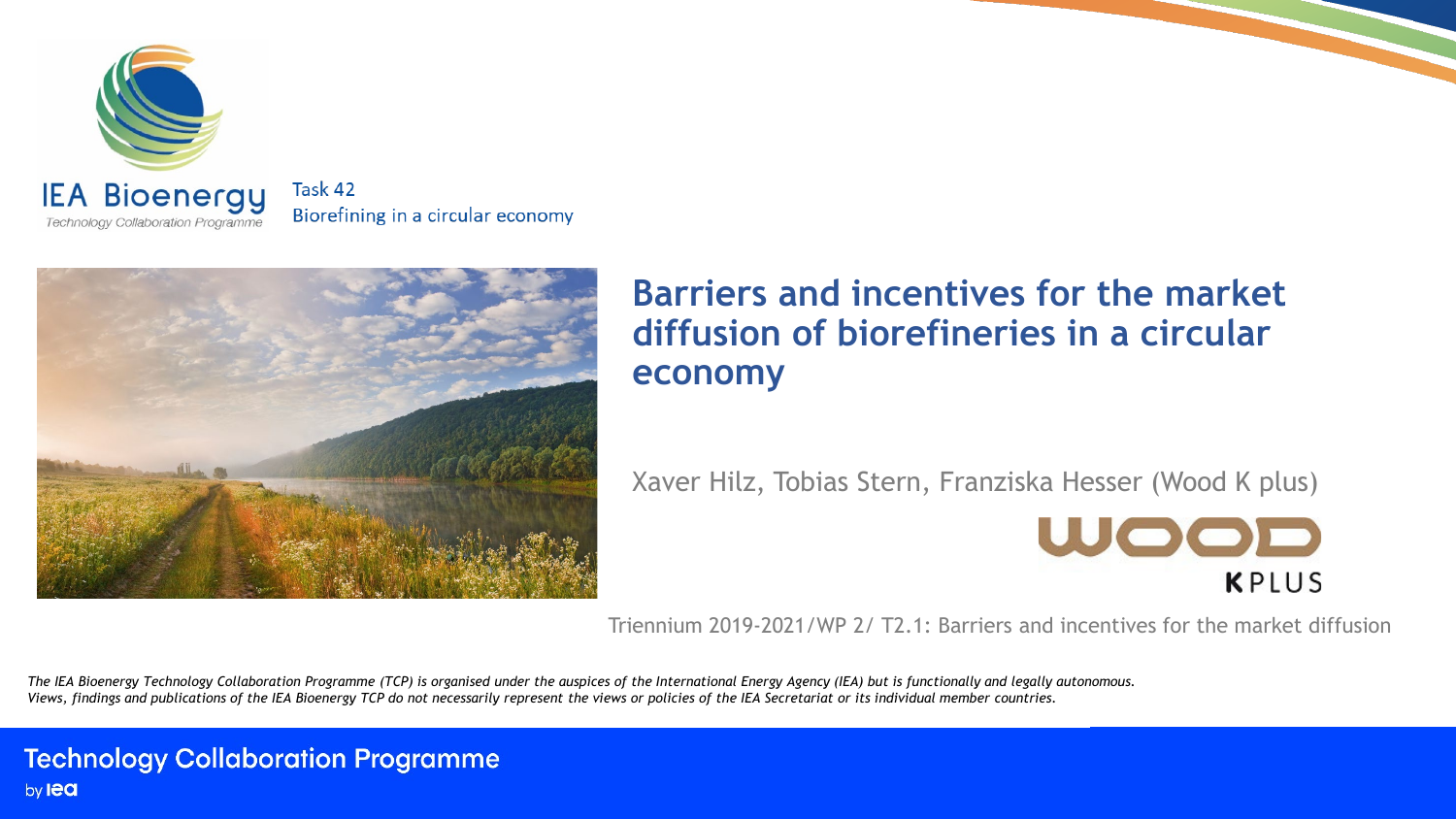### **From Idea to Market**



#### Technology Readiness Level (TRL)

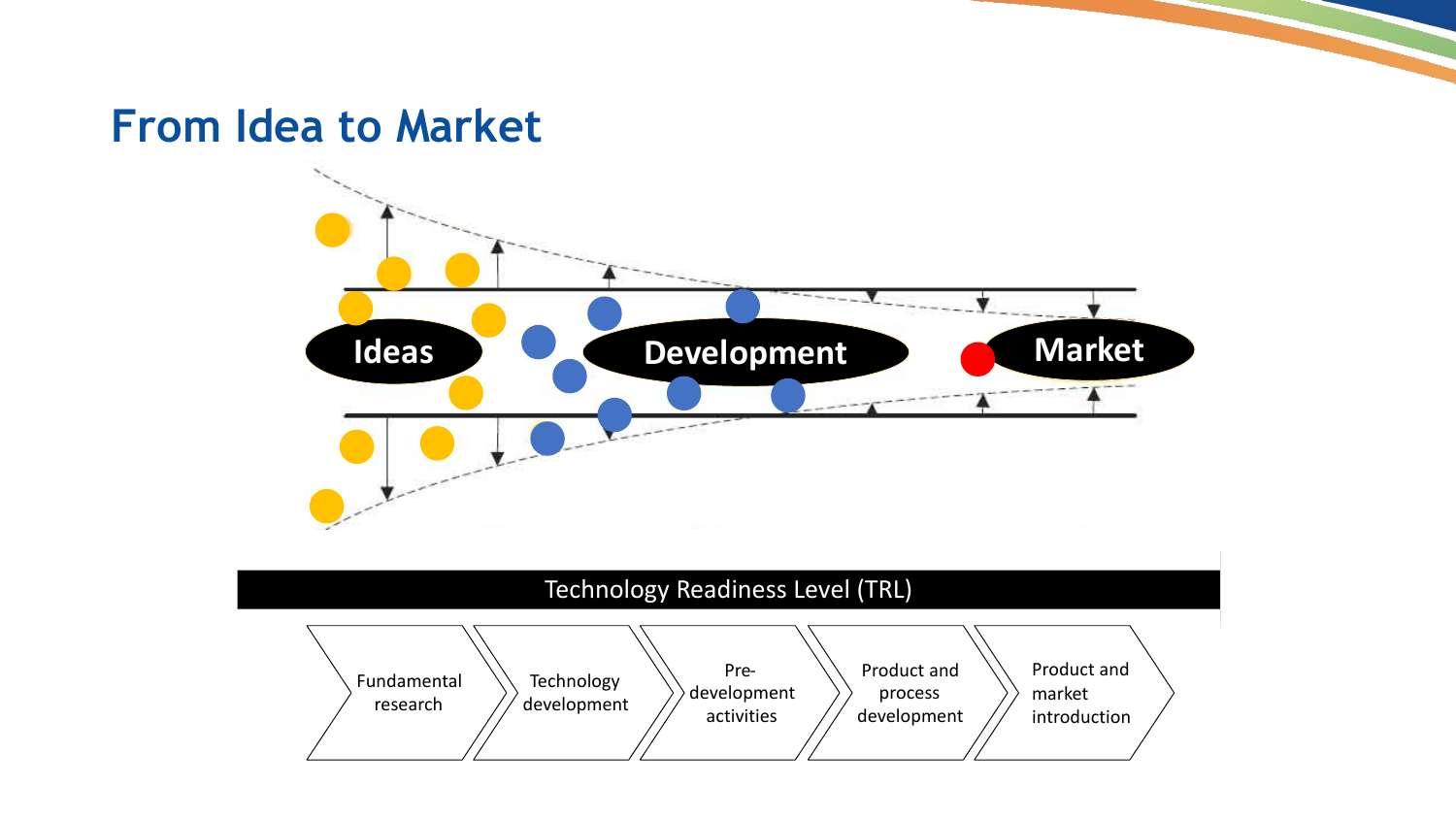### **Innovation**

### **… not purely technical problems**

*"Technology as such cannot guarantee the success of an innovation if other aspects such as environmental, political, legislative, economic, social, networking and institutional factors are not accepted (not known) by the stakeholders and customers ." (Näyhä et al, 2014)*

*… having knowledge on specific barriers and incentives for a material innovation is seen as a key asset towards a successful market diffusion (Roos et al., 2014)*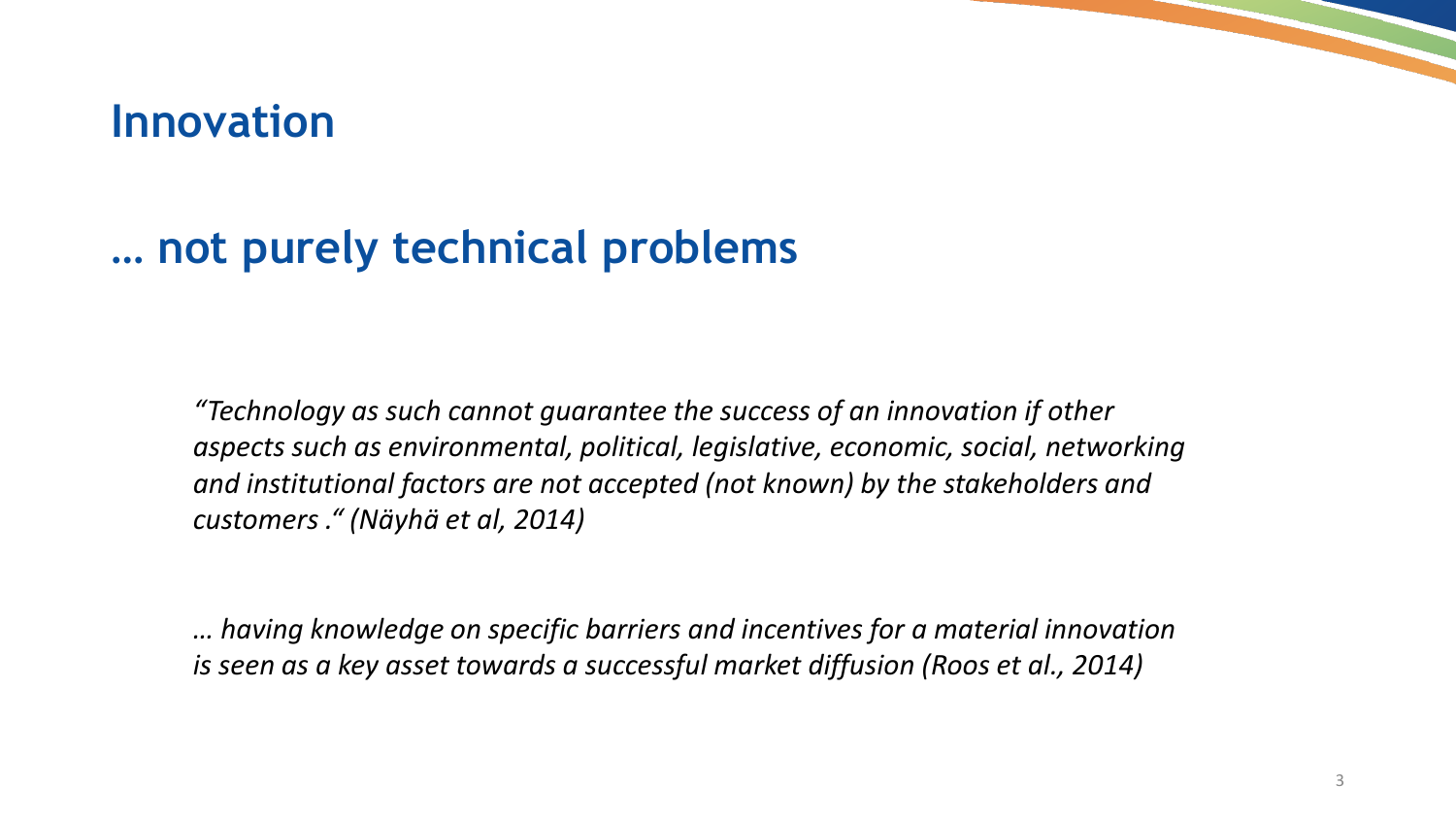## **Diffusion of Innovation**



*Innovation diffusion (Rogers, 1983 ), product/innovation life cycle (Kaminski & Rink, 1984) and design stage (Ryan & Riggs, 1997)*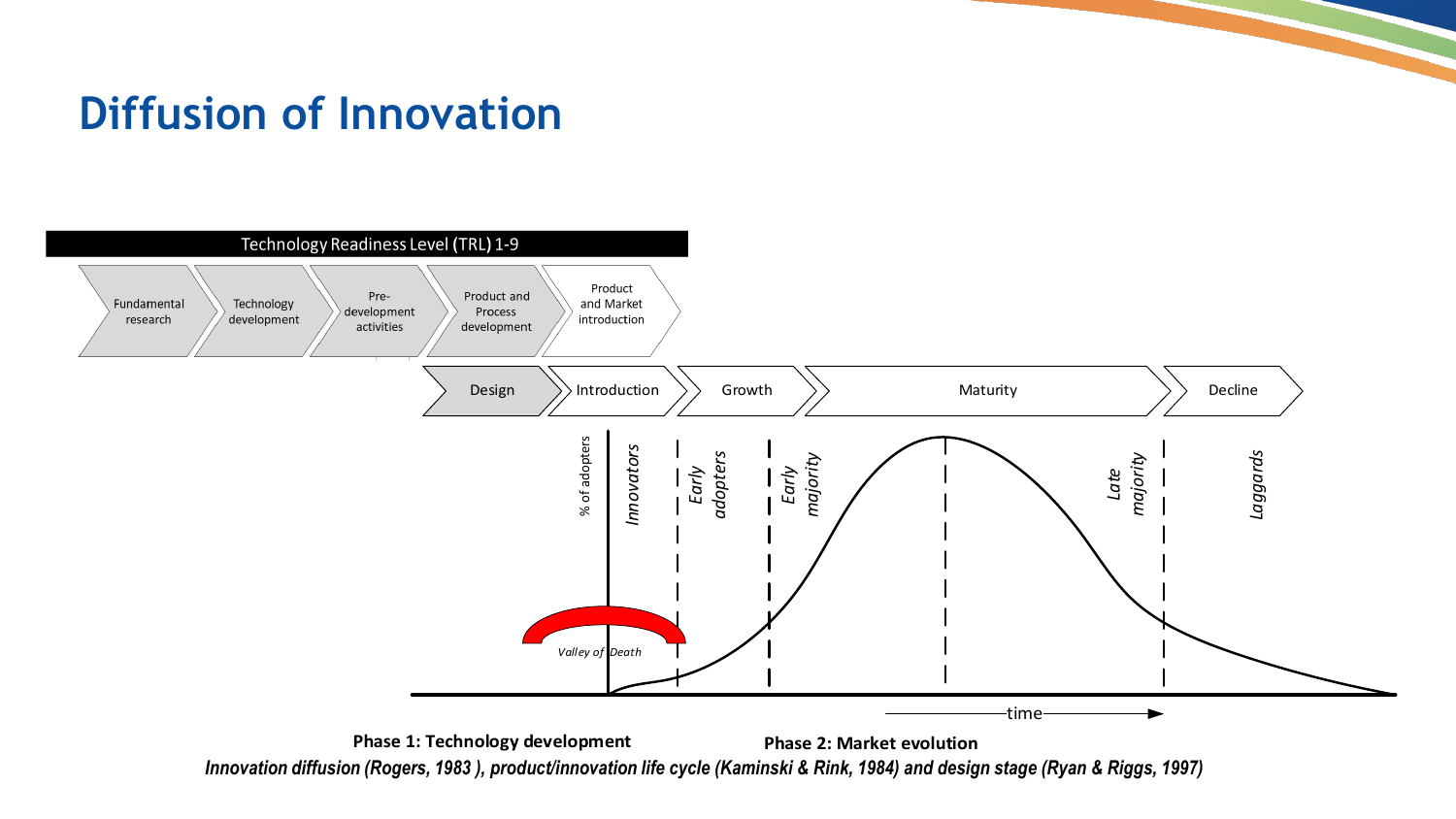### **Case study**

- Cases:
	- lignocellulosic biorefineries
	- green biorefineries
	- algal biorefineries
- Collection of commercialization factors from literature
- Prioritization by experts (IEA Bioenergy Task 42)
- International survey among researchers

Task 42

IFΑ

**Bioenergy** 

- Importance Performance Analysis
- Assignment of commercialization factors to steps of the value chain and to different dimensions

Biorefining in a circular economy

#### **Green biorefineries**

|                                                                                            |                                                    |                                                                        |                                        | <b>Barriers green biorefineries</b>               |                                                                                            |             |                                      |
|--------------------------------------------------------------------------------------------|----------------------------------------------------|------------------------------------------------------------------------|----------------------------------------|---------------------------------------------------|--------------------------------------------------------------------------------------------|-------------|--------------------------------------|
| <b>Technology</b>                                                                          |                                                    | Logistics                                                              | feedstock                              | Costs/investments                                 | Policy                                                                                     |             | Others                               |
| ergy intensive drying of<br>lid fraction after<br>essing <sup>.</sup>                      |                                                    | Complicated logistics                                                  | Seasonal availability                  | High logistic costs (transport,<br>storing, etc.) | No direct economic incentives for<br>farmers to cultivate green biomass<br>for biorefining |             | Alternative access<br>to bioproducts |
|                                                                                            |                                                    | Difficult to storage due to<br>high water content                      | Only regional available                | High cost if not naturally<br>dried for storage   |                                                                                            |             | Limited export<br>possibilities      |
| sidual juice after<br>traction as input for<br>ogas plants due to low<br>y matter contents |                                                    | Difficult to storage due to<br>rapidly starting<br>degradation process | Continuous biomass<br>supply           | Commercial feasability<br>without biogas plant    |                                                                                            |             |                                      |
|                                                                                            |                                                    |                                                                        | Consistent quality level<br>of biomass | Cost efficient extraction of<br>components        |                                                                                            |             |                                      |
|                                                                                            |                                                    |                                                                        |                                        | Cost intensive purification of<br>proteins        |                                                                                            |             |                                      |
|                                                                                            | <b>Drivers green biorefineries</b>                 |                                                                        |                                        |                                                   |                                                                                            |             |                                      |
|                                                                                            |                                                    | technology                                                             |                                        |                                                   | economy                                                                                    |             |                                      |
|                                                                                            |                                                    | Strong machinery and engineering available                             |                                        | Huge markets for proteins from green biomass      |                                                                                            |             |                                      |
|                                                                                            | Improvements in biorefining through new techniques |                                                                        |                                        | Positive effects on employment                    |                                                                                            |             |                                      |
|                                                                                            |                                                    |                                                                        |                                        | Technology export                                 |                                                                                            |             |                                      |
|                                                                                            | Value chain stage                                  |                                                                        |                                        |                                                   |                                                                                            |             |                                      |
|                                                                                            |                                                    |                                                                        | Feedstock                              | Processing/                                       | Applicability of Demand                                                                    |             |                                      |
|                                                                                            |                                                    |                                                                        | supply                                 | conversion of                                     | intermediates                                                                              | for         |                                      |
| S                                                                                          |                                                    |                                                                        |                                        | feedstocks to                                     | for bioproduct                                                                             | bioproducts |                                      |
|                                                                                            |                                                    |                                                                        |                                        | intermediates                                     | production                                                                                 |             |                                      |
|                                                                                            |                                                    | Policy                                                                 |                                        |                                                   |                                                                                            |             |                                      |
| in                                                                                         |                                                    |                                                                        |                                        |                                                   |                                                                                            |             |                                      |
|                                                                                            |                                                    | Economics                                                              |                                        |                                                   |                                                                                            |             |                                      |
|                                                                                            |                                                    |                                                                        |                                        |                                                   |                                                                                            |             |                                      |
|                                                                                            | <b>Dimension</b>                                   | Society &                                                              |                                        |                                                   |                                                                                            |             |                                      |
|                                                                                            |                                                    | environment                                                            |                                        |                                                   |                                                                                            |             |                                      |
|                                                                                            |                                                    |                                                                        |                                        |                                                   |                                                                                            |             |                                      |
|                                                                                            |                                                    | Technology                                                             |                                        |                                                   |                                                                                            |             | rgy.com<br>eabioenergy.com           |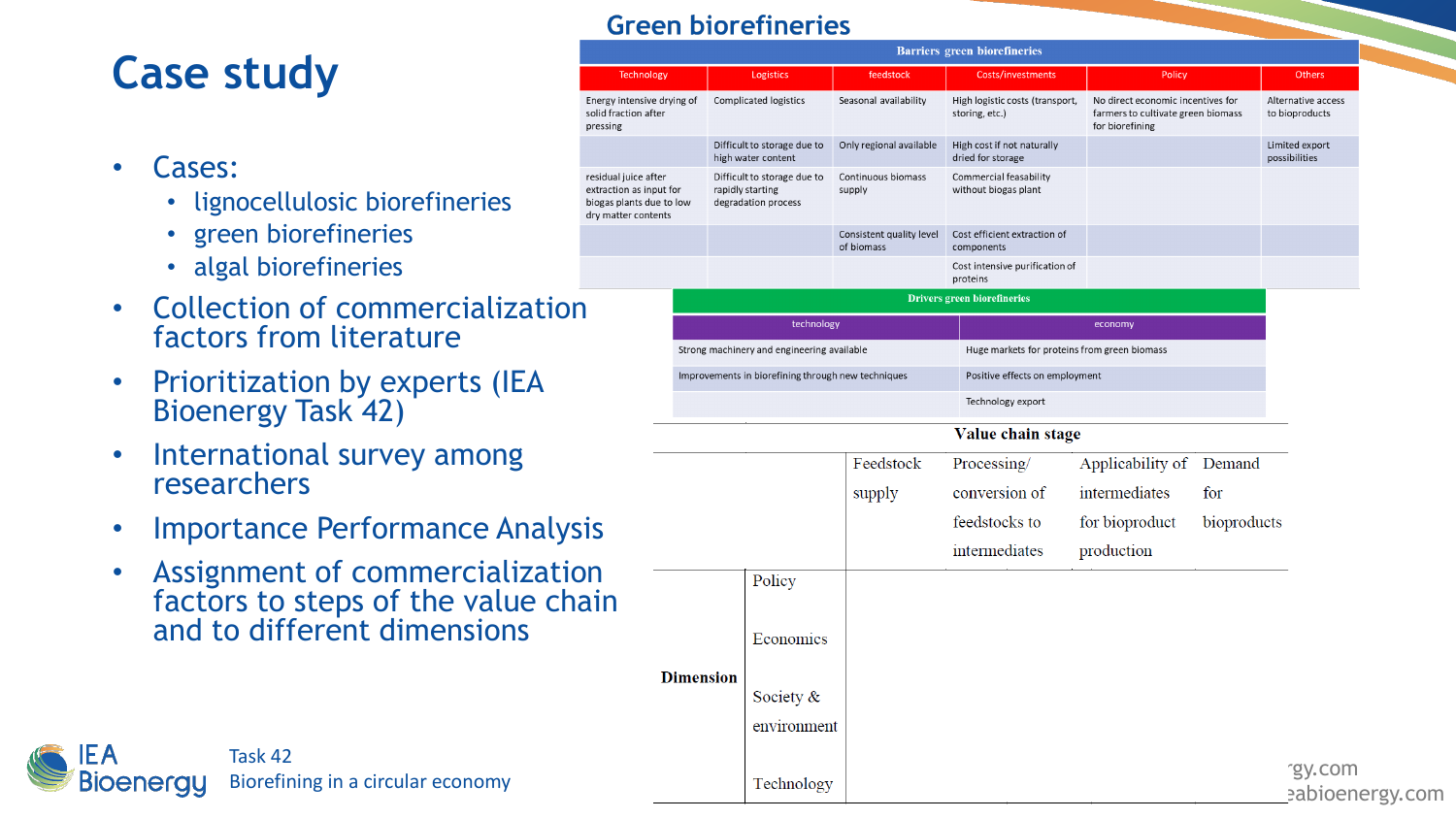### **Method**

Importance Performance Analysis: asked experts for their opinion related to the importance and current performance of factors influencing a broader commercialization of biorefineries valorizing lignocellulosic, green and algal biomass to high-value products.

#### Example for survey question

- factor "feedstock supply"
- Importance:

How important is the factor "feedstock supply" in your opinion for a broad commercialisation of green/algal/lignocellulosic biorefineries Please rate from 1 (very unimportant) to 5 (very important).

• Performance:

How is the current **performance of the "**feedstock supply" for commercial scale green/algal/lignocellulosic biorefineries in your opinion Please rate from 1 (very low level) to 5<br>(very high level).

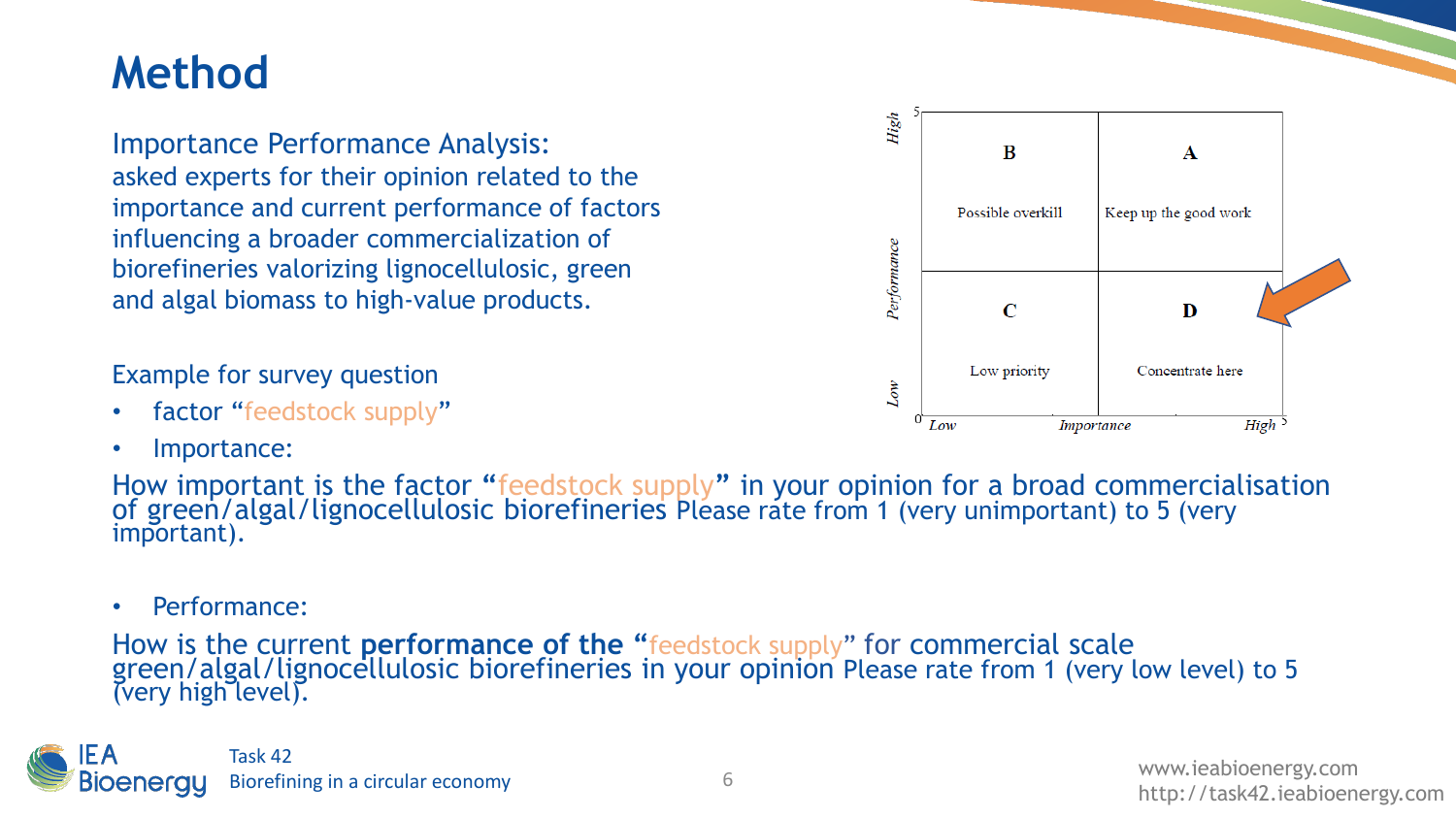### **Results**

#### 359 international experts in the field of biorefinery research were contacted, 70 experts replied



www.ieabioenergy.com http://task42.ieabioenergy.com <sup>7</sup>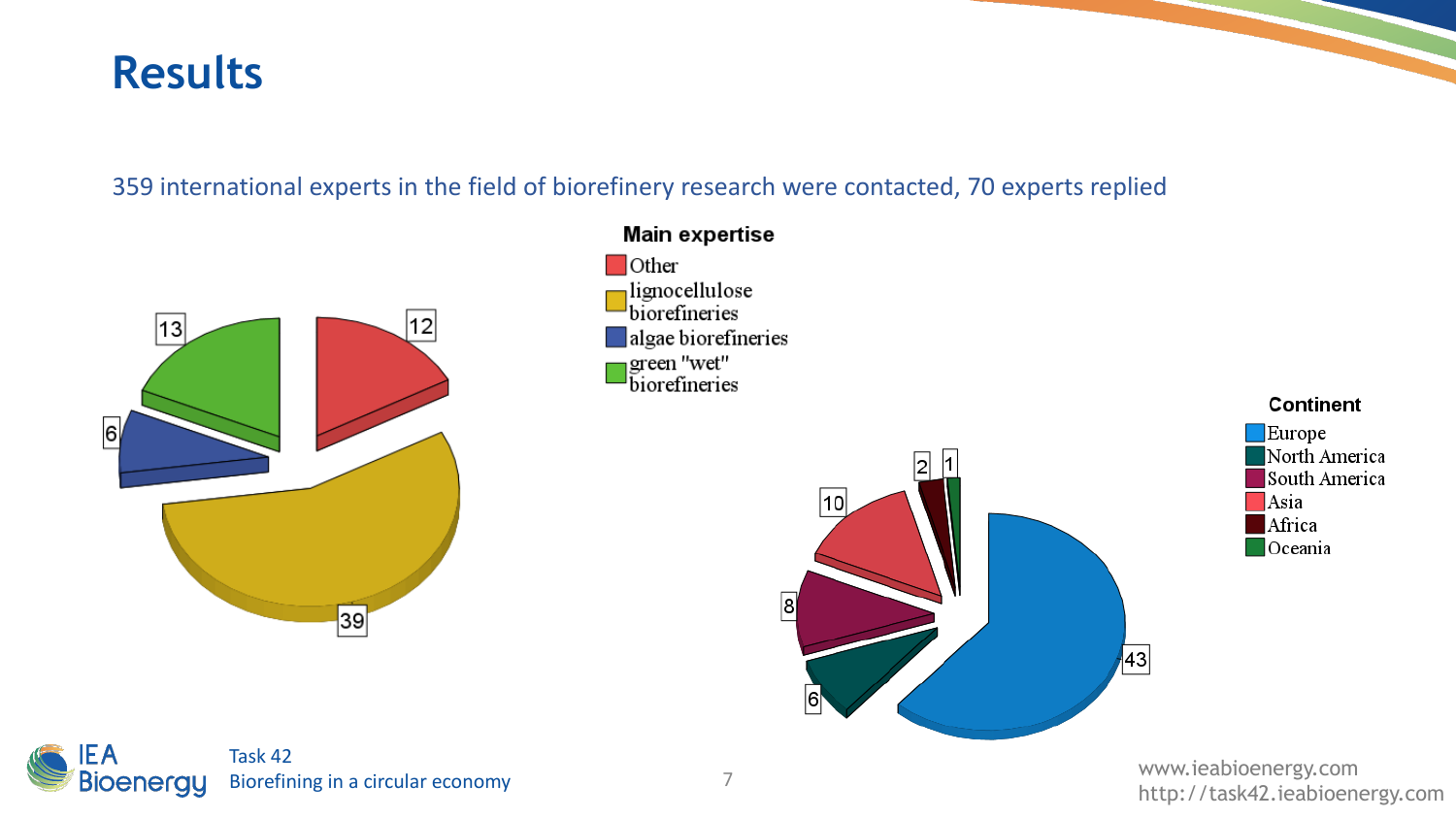## **Lignocellulosic Biorefineries**

|                          | <b>Economics</b> | <b>Policy</b> |
|--------------------------|------------------|---------------|
| <b>Economics</b>         |                  |               |
| <b>Policy</b>            |                  |               |
| <b>Bioproduct demand</b> |                  |               |
| <b>Feedstock supply</b>  |                  |               |
| <b>Technology</b>        |                  |               |
| Applicability of         |                  |               |
| intermediates            |                  |               |
| Processing / conversion  |                  |               |
| Society & Environment    |                  |               |
|                          |                  |               |





www.ieabioenergy.com 8<br>http://task42.ieabioenergy.com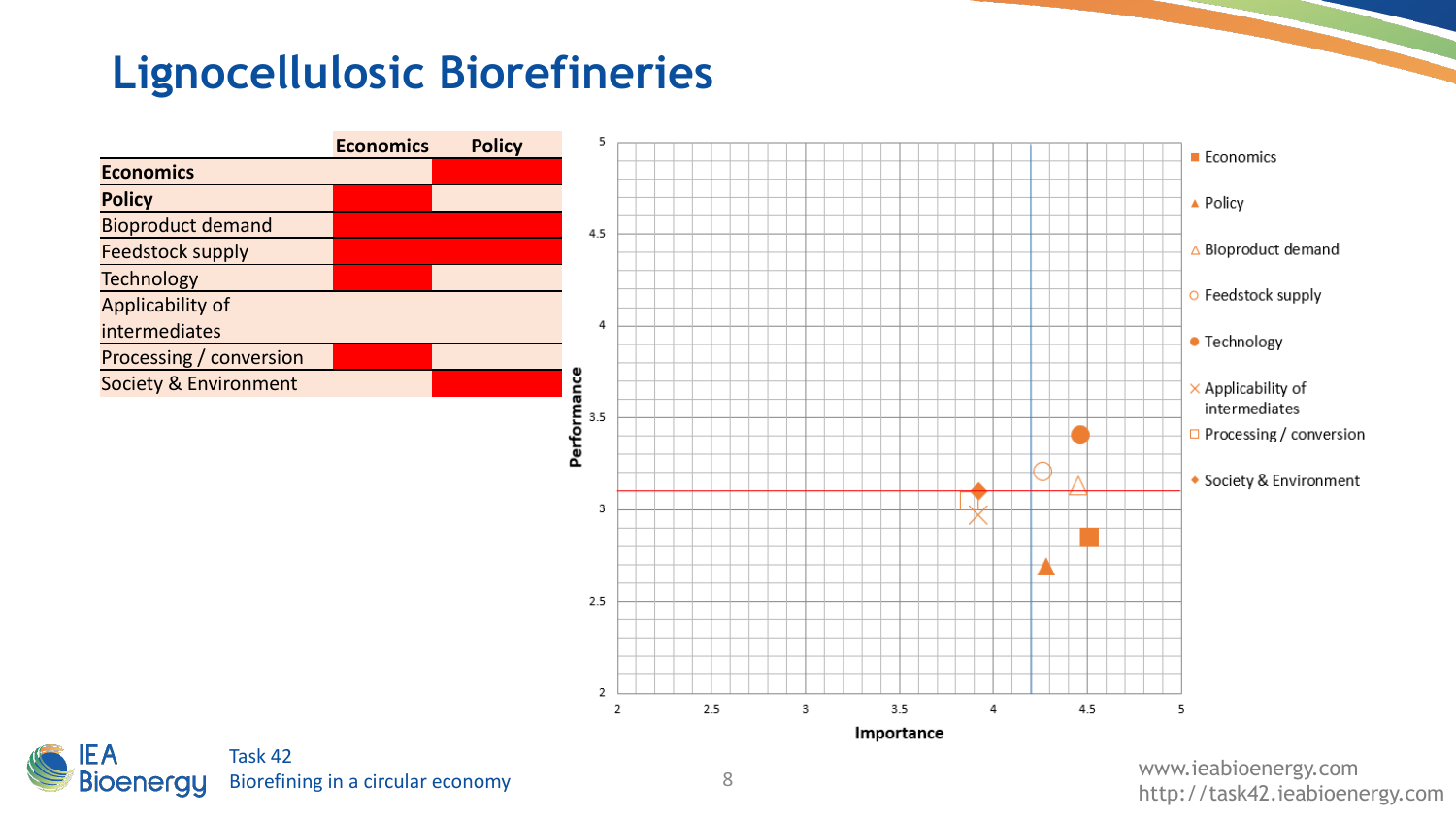### **Green Biorefineries**

|                          | <b>Economics</b> | <b>Policy</b> |
|--------------------------|------------------|---------------|
| <b>Economics</b>         |                  |               |
| <b>Policy</b>            |                  |               |
| <b>Bioproduct demand</b> |                  |               |
| <b>Feedstock supply</b>  |                  |               |
| <b>Technology</b>        |                  |               |
| Applicability of         |                  |               |
| intermediates            |                  |               |
| Processing / conversion  |                  |               |
| Society & Environment    |                  |               |
|                          |                  |               |





www.ieabioenergy.com g<br>http://task42.ieabioenergy.com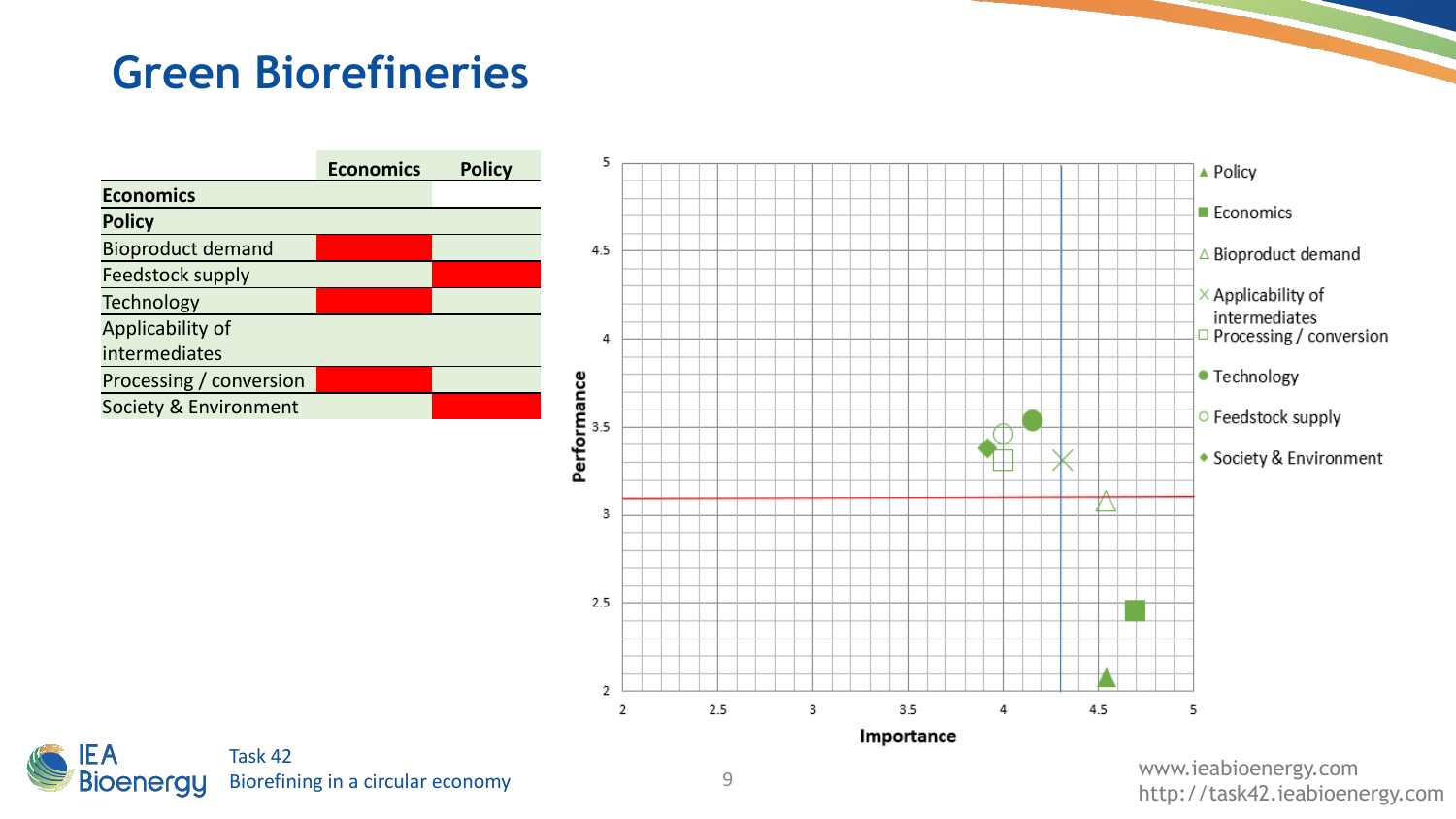## **Algal Biorefineries**

|                          |                  | <b>Feedstock</b> |
|--------------------------|------------------|------------------|
|                          | <b>Economics</b> | supply           |
| <b>Economics</b>         |                  |                  |
| <b>Technology</b>        |                  |                  |
| <b>Feedstock supply</b>  |                  |                  |
| Applicability of         |                  |                  |
| intermediates            |                  |                  |
| Policy                   |                  |                  |
| Processing / conversion  |                  |                  |
| Society & Environment    |                  |                  |
| <b>Bioproduct demand</b> |                  |                  |
|                          |                  |                  |





www.ieabioenergy.com 10<br>http://task42.ieabioenergy.com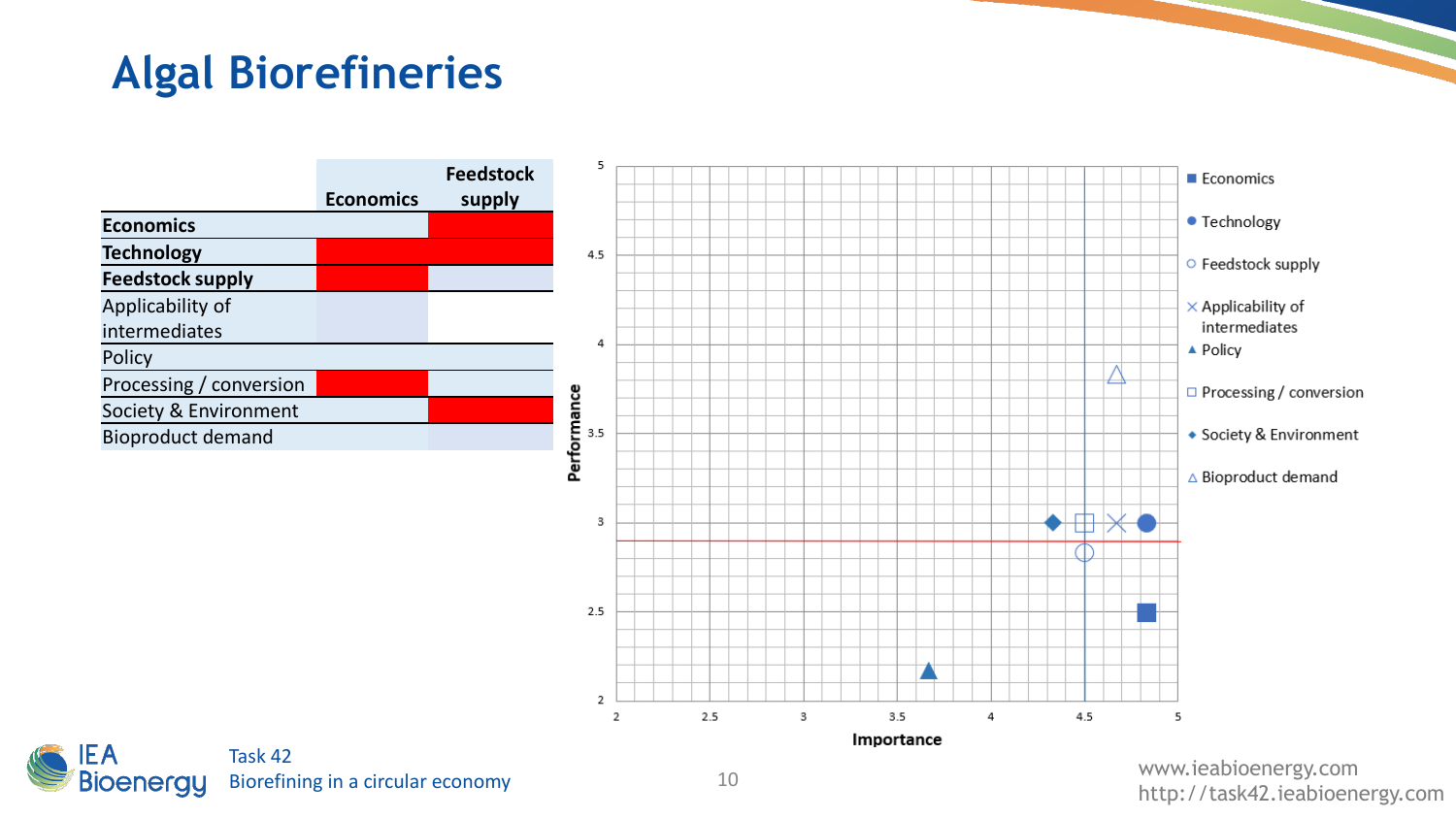### **Conclusion**

- Importance of policies is rated high but performance to support broad commercialization is rated relatively low.
- Policies as lever for the other factors and dimensions of commercialization
- $\rightarrow$  Need to transform market environment for biorefineries to be commercially successful:
	- − Polluter -pays -principle
	- − CO2 taxation

 $- -$ 



IEA Task 42 Biorefining in a circular economy **Bioenergy**